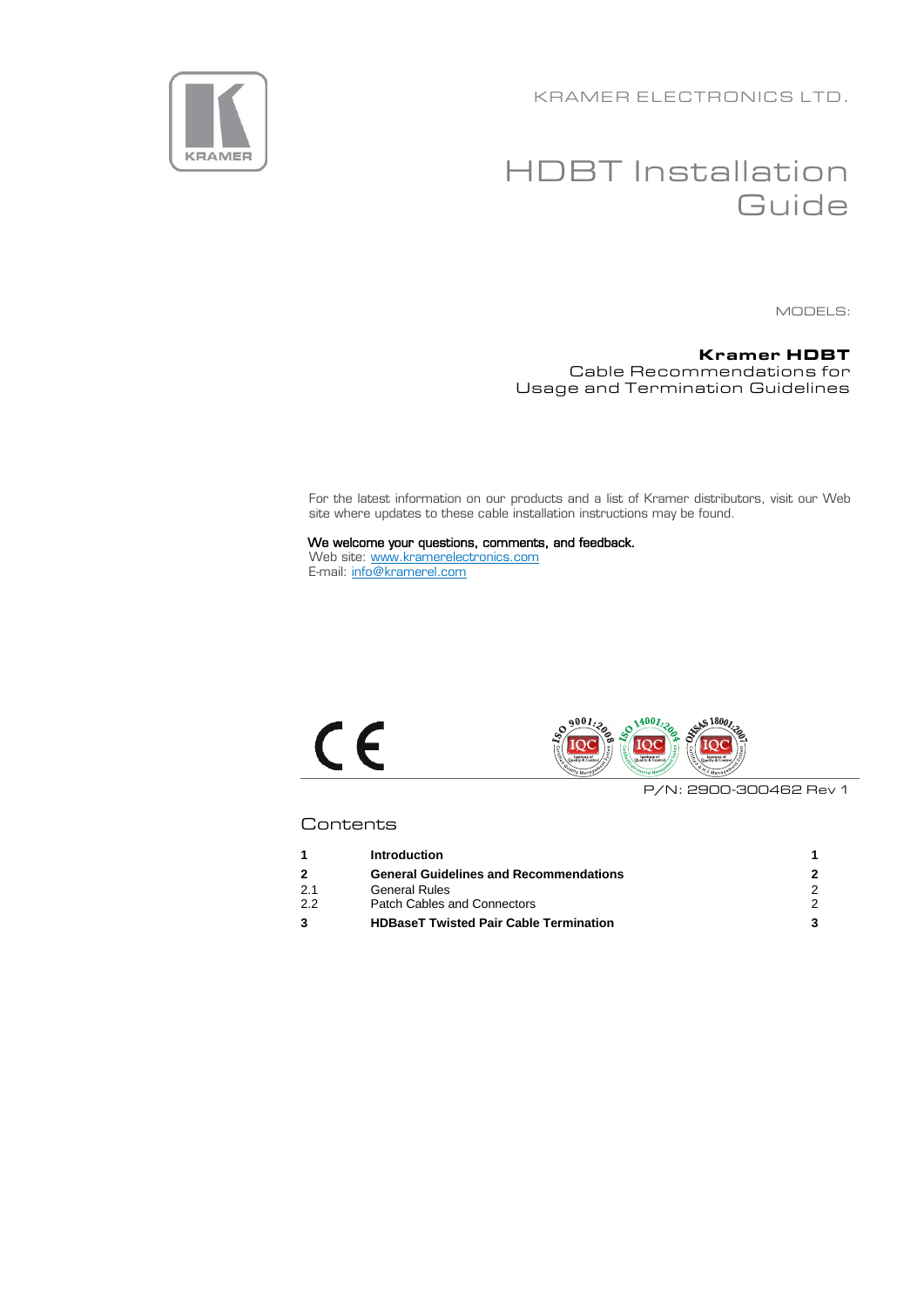# <span id="page-1-0"></span>**1 Introduction**

This document contains successful cable installation guidelines and is intended for Kramer technical personnel or external system integrators.

To check that you have the latest version, go to the DOWNLOADS section of our Web site at: [http://www.kramerelectronics.com/support/product\\_downloads.asp](http://www.kramerelectronics.com/support/product_downloads.asp)

To check our suggested cables listing, per product, go to [http://www.kramerelectronics.com](http://www.kramerelectronics.com/)

Kramer's BC-HDKat6a is an HDBaseT certified 4-pair U/FTP (unshielded around foiled twisted pair) cable designed as the ideal companion to Kramer's HDBaseT transmitter-receiver sets to provide optimum range and performance. It is constructed of 4 shielded twisted pairs (U/FTP) of 23AWG solid copper conductors that are cabled together in an unshielded outer jacket, and is optimized for installations of HDBaseT twisted pair digital transmitter−receiver sets. Although shielding is not necessary for signals using Kramer's HDBaseT cable, it is, nonetheless highly recommended in order to overcome electromagnetic interference to keep the quality of the signal high all along the cable run.

The Kramer high quality BC-HDKat6a HDBaseT cable (CAT 6a) passes uncompressed full HD digital video, audio, 100BaseT Ethernet, Power over Ethernet and various control signals through a single 330ft (100m) twisted pair category cable. This cable is available in pull boxes of 305m (1000ft).

# **This cable was tested and accredited in an Alliance Recognized Testing facility, met the requirements set by HDBaseT Alliance and therefore works perfectly with HDBaseT devices.**

Before installing a particular cable, be sure to check that you are using the appropriate cable best suited to your installation. Take into account the distances involved, as well as the expected performance of the connected devices (for example, consider the expected resolutions of display devices).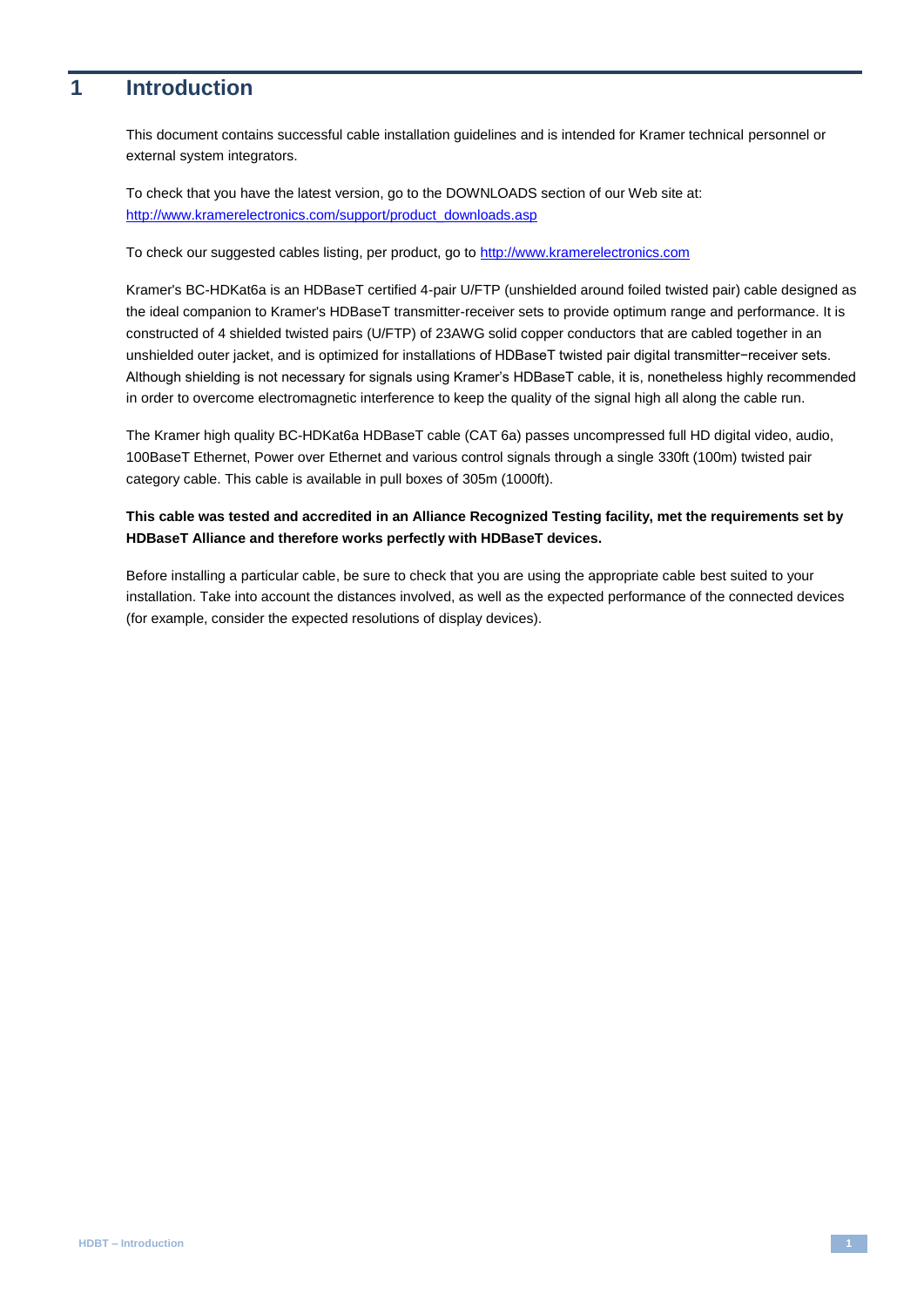# <span id="page-2-0"></span>**2 General Guidelines and Recommendations**

### **It is essential that you keep away as far as possible from EMI (Electro-Magnetic Interference) environments, and in particular**:

- **EMI sources:** Keep the cable away from electromagnetic interference environments such as high-voltage electrical cables, electric motors (such as elevators or refrigerators), fluorescent, light-fixtures and so on
- **AC power cables:** Keep the cable at a distance of at least 12" from AC power cables
- **AC power canals:** Do not use electrical conduits to deploy the cable
- **Patch cords:** For better results do not use patch cords

#### **Proper cable termination is crucial; otherwise installation failure may occur (see Sectio[n 3\)](#page-3-0):**

- Make sure that the drain wire is well soldered to the metal casing of the RJ-45 connectors on both cable ends
- Always use the recommended Kramer RJ-45 connector (CCR-RJ45-TP6)
- Keep the pairs twisted as close to the termination point as possible and make sure that the strain relief is pulled over the purple jacket of the cable

# <span id="page-2-1"></span>**2.1 General Rules**

The following are general rules to follow during the installation.

We recommend that you:

- Make only gradual bends in the cable when necessary to maintain the minimum bend radius of 4 times the cable diameter or approximately 3cm radius
- Use low-to-moderate force when pulling cable. The standard calls for a maximum of 25 lbf (pounds of force)

#### **Never**:

- Bend, twist, or kink the cable at any time. Doing so may result in permanent damage to the geometry of the cable and cause transmission failures
- Over-tighten cable ties or use plastic ties
- Splice or bridge Category cable at any point
- Use excessive force when pulling the cable
- Tie cables to electrical conduits, or lay cables on electrical fixtures
- Install taut cables (cables should be loose, but not sagging)
- Use staples on CAT cable that crimp the cable tightly

# <span id="page-2-2"></span>**2.2 Patch Cables and Connectors**

Ideally, the signal from the transmitter to the receiver should be transmitted using a single cable; however, often patch cables are used to connect the device to the deployed cable. Considering that patch cables tend to be the weakest link in the installation, they should only be used if absolutely necessary (at the transmitter or receiver), and these cables should be kept as short as possible.

Be sure to verify that the patch cord connector is terminated using the same wiring scheme as the category cable.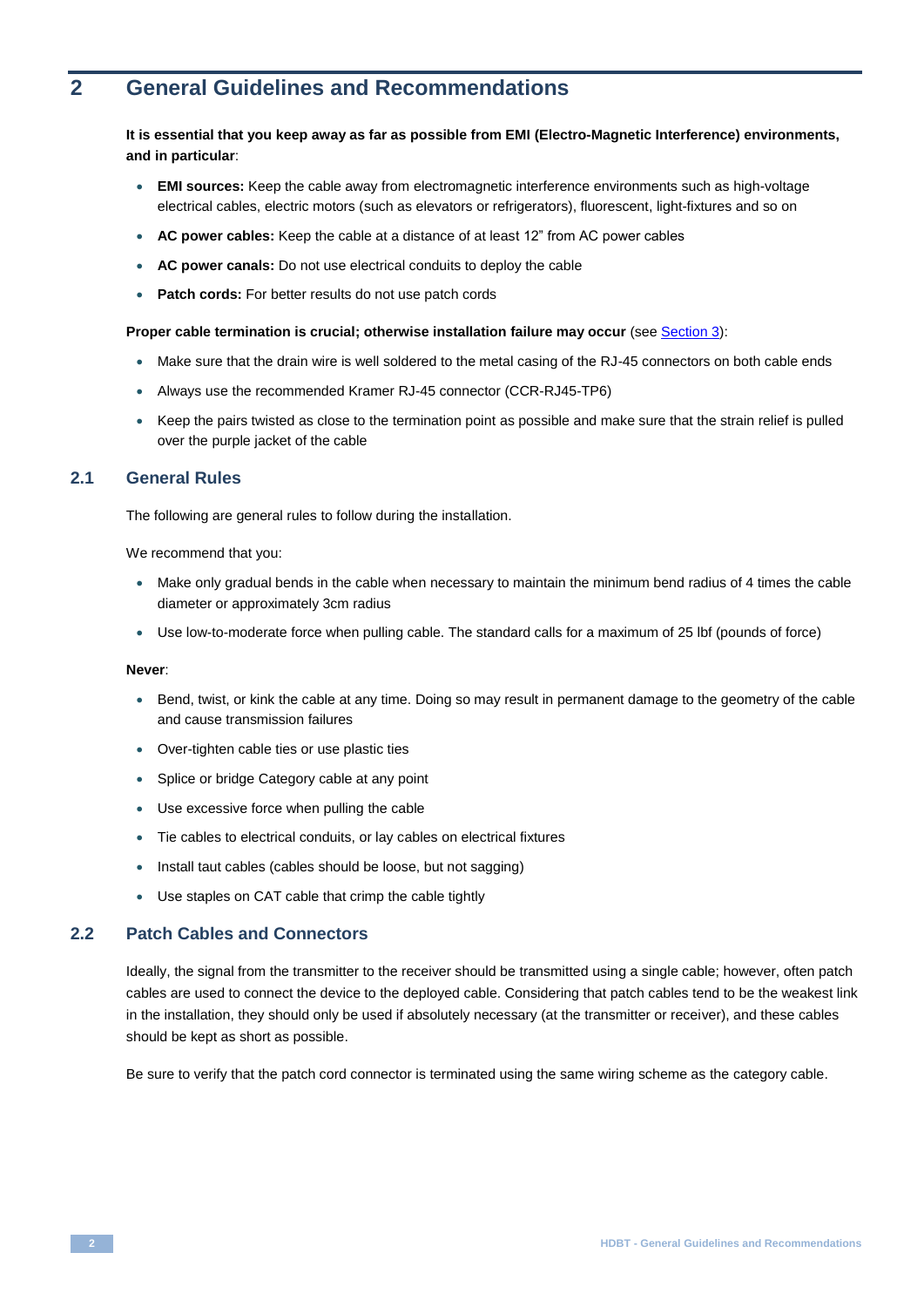# <span id="page-3-0"></span>**3 HDBaseT Twisted Pair Cable Termination**

This procedure describes how to terminate **HDBT** Twisted Pair cable.

#### **Tools**

You will need these tools at hand: a **razor knife**, **wire cutters**, a **pair of pliers** and a **standard RJ-45 Crimp Tool**.

# **Step 1: Remove part of the purple jacket**

Remove approximately 2.5" of the purple jacket using the razor knife exposing the 4 shielded pairs and drain wire. Fold the drain wire over onto the cable for future use.



# **Step 2: Separate the 4 pairs**

Separate the 4 pairs. Use the razor knife to carefully remove the shielding without scoring the wires beneath it. Repeat for all 4 pairs.



## **Step 3: Untwist each pair**

Untwist each pair and straighten the individual conductors. Be sure to keep each pair together so it can be identified.

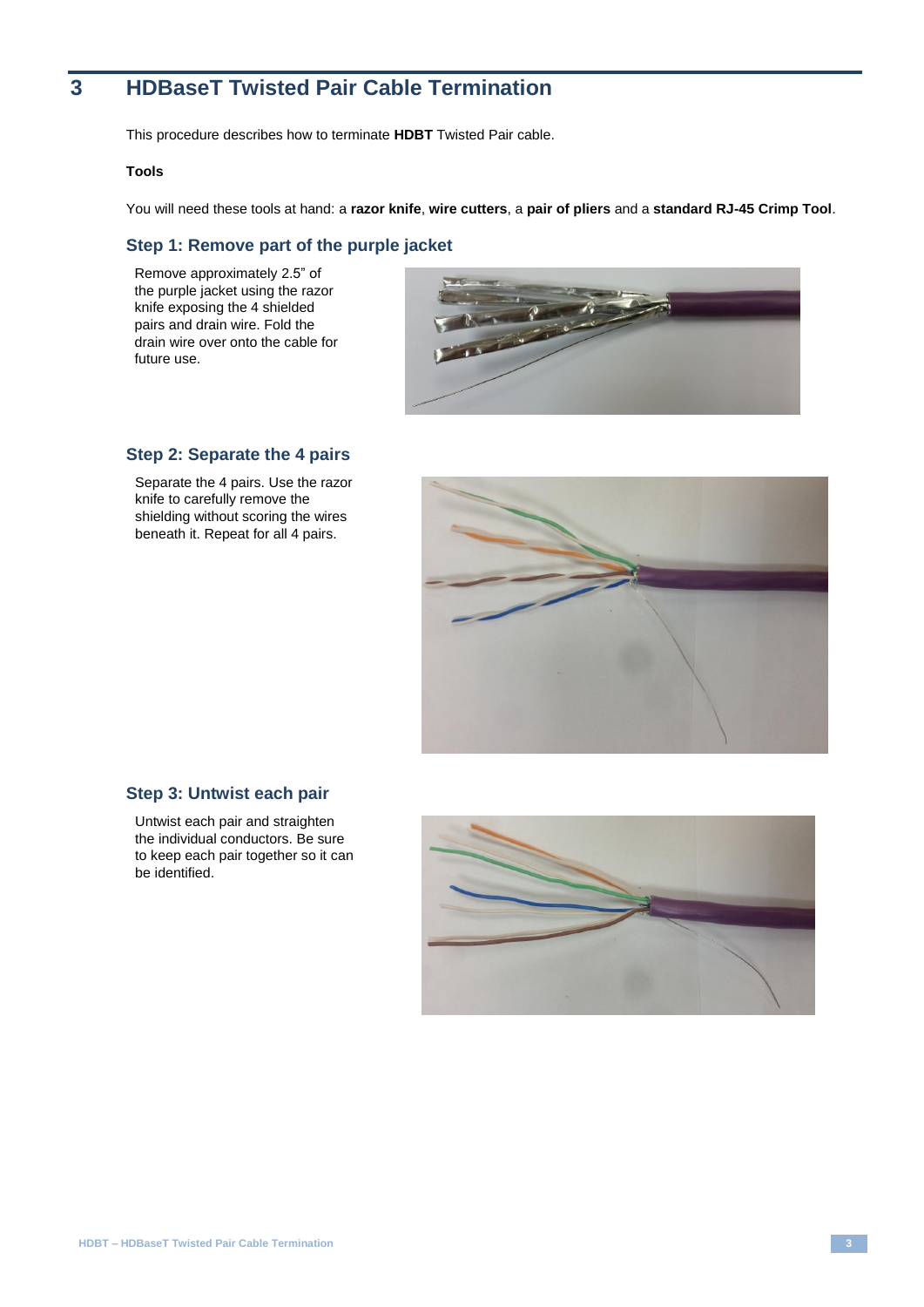# **Step 4: Insert conductors into the plastic loader**

Using the standard wiring scheme shown here (T-568B), insert the conductors into the plastic loader piece of the R-J45 connector. The plastic loader is necessary because the thickness of CAT 6 cable does not allow it to sit flat in an RJ-45 connector like in normal CAT 5. Note how the loader staggers the cables:







# **Step 5: Slide the plastic loader down the cable**

Slide the plastic loader down the cable as close to the base as possible. Keep pressure on the top and bottom of the loader so the cables stay in place while sliding down.



# **Step 6: Cut all conductors**

Using the wire cutters, cut all conductors leaving approximately 0.5" remaining.